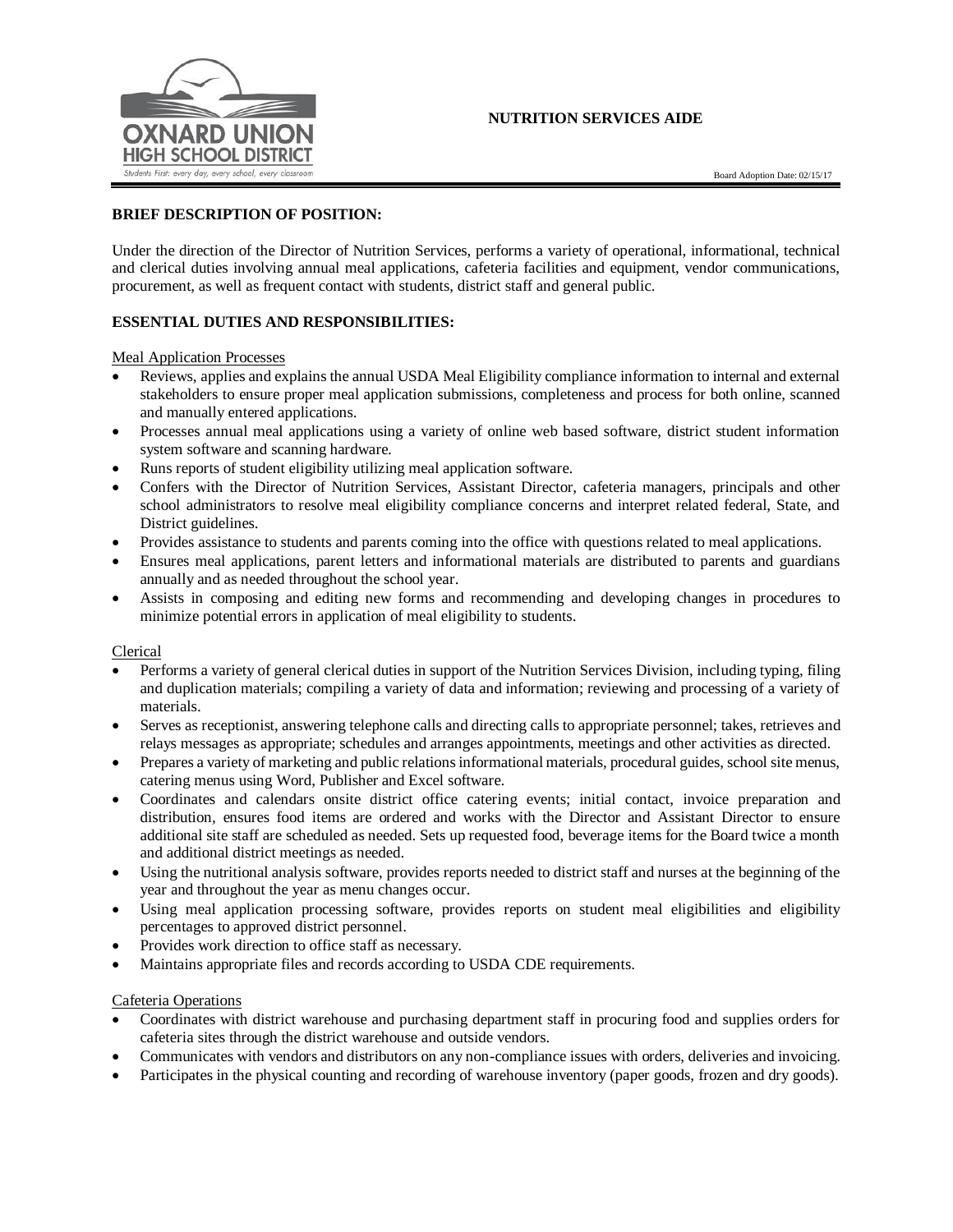- Gathers product specifications of menu items. Inputs specific ingredients and recipe details including item costs using a web based menu planning software. Utilizes this software to run monthly reports showing food costs and nutritional analysis of menu items.
- Receives information from cafeteria managers regarding cafeteria equipment repairs needed. Inputs and tracks work orders; confers with facilities staff regarding any questions related to cafeteria site work orders.
- Inputs IT helpdesk requests for cafeteria managers experiencing technical issues.
- Communicates with cafeteria managers on the status of cafeteria site equipment repairs.
- Evaluates new equipment, gathers information, creates reports of findings and makes recommendations on new equipment products, and pricing.
- Provides support to site cafeteria managers and staff on areas such as meal application compliance, customer complaints, and questions on student eligibility.
- Coordinates monthly inventory paperwork at the site level and provides updates to inventory paperwork for any site to site inventory transfers.
- Provides support at the site level when needed in covering various points of sale during meal service when sites are short staffed due to absences.
- Works with the Director and Assistant Director to ensure sites are in compliance with weekly and monthly paperwork requirements.

# Fiscal/Procurement

- Enters purchase order requisitions for various outside vendors and the district warehouse.
- Confers with the purchasing department regarding purchase order status and requirements.
- Ensures weekly invoices are received from the cafeteria managers, signed and provided to the accounting department.
- Communicates with fiscal any issues with vendor invoicing.

#### Other Duties as assigned

Performs other duties as necessary

#### **KNOWLEDGE AND ABILITIES:**

#### Knowledge:

- Recordkeeping techniques
- Microsoft Excel, Outlook, Word, Publisher
- Interpersonal skills using tact, patience and courtesy
- Telephone techniques and etiquette
- Verbal and written communication skills
- School organization, operations and policies

#### Ability to:

- Learn and explain Federal, State and District regulations and policies related to the School Breakfast Program, the National School Lunch Program and the At Risk After School Supper Program
- Learn control procedures for the issuance and receipt of meal applications
- Learn eligibility criteria for free or reduced-price meals
- Understand and follow oral and written directions
- Work cooperatively with others
- Establish and maintain effective working relationships with others
- Maintain records and prepare reports
- Communicate effectively
- Learn general principles of foods and nutrition
- Learn sanitation and food safety standards in compliance with the principles of Hazardous Analysis Critical Control Point (HACCP)
- Use spoken and written English effectively in contacts with individuals and groups
- Plan and organize work to meet deadlines